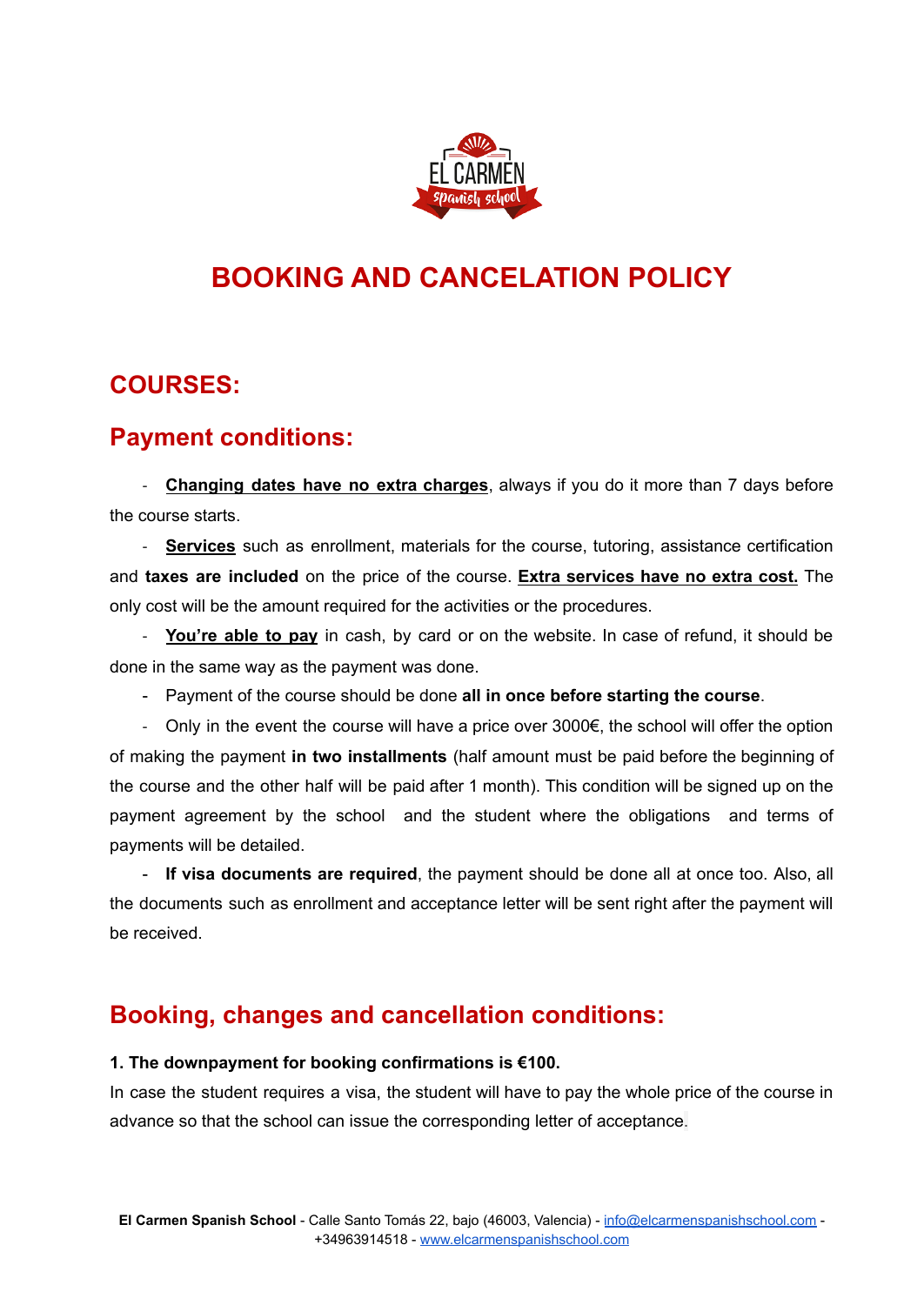#### **2. Because of the COVID-19 the students may need an invitation letter to be able to travel to Valencia. This document's cost is €100.00.**

This amount will be considered as an advance payment of the students' course and it will be deducted from the fees charged to the students on their first day of course. The letter will be sent to the students once the school has received the payment, the students' document number and all the details required for the course booking, such as level test and enrollment form completed.

#### **3. If a student who does not need a visa cancels the course, the school will refund the following amounts depending on the time left until the start date of the course:**

\* Cancellations made a full week in advance (7 days before the course starts) will be fully refunded.

\* Cancellations made less than a full week before class begins: course fees will be refunded (if they were previously paid), excluding the down payment (€100).

#### **4. If a student who needs a visa cancels the course, the school will refund the following amounts depending on the case:**

If the visa has not been granted: 90% of the course costs and the full price of the accommodation will be refunded.

If the visa has been granted: neither the price of the course nor the price of the accommodation will be refunded, and the case will be reported to the relevant authorities.

**5. If the course is interrupted by the student once it has already begun, the school will not refund any amount for the remaining classes. Instead, the student will receive a voucher for the remaining hours of the course he/she is attending, which may be redeemed later of his/her convenience.**

**6. The School reserves the right to cancel its courses for administrative or academic reasons.** In case of course cancelation from the school, the student will receive a notification from school the week before to start. The students will be offered another option for the same price that he/she paid. If the student does not accept the option offered by the School he/she'll have a refund.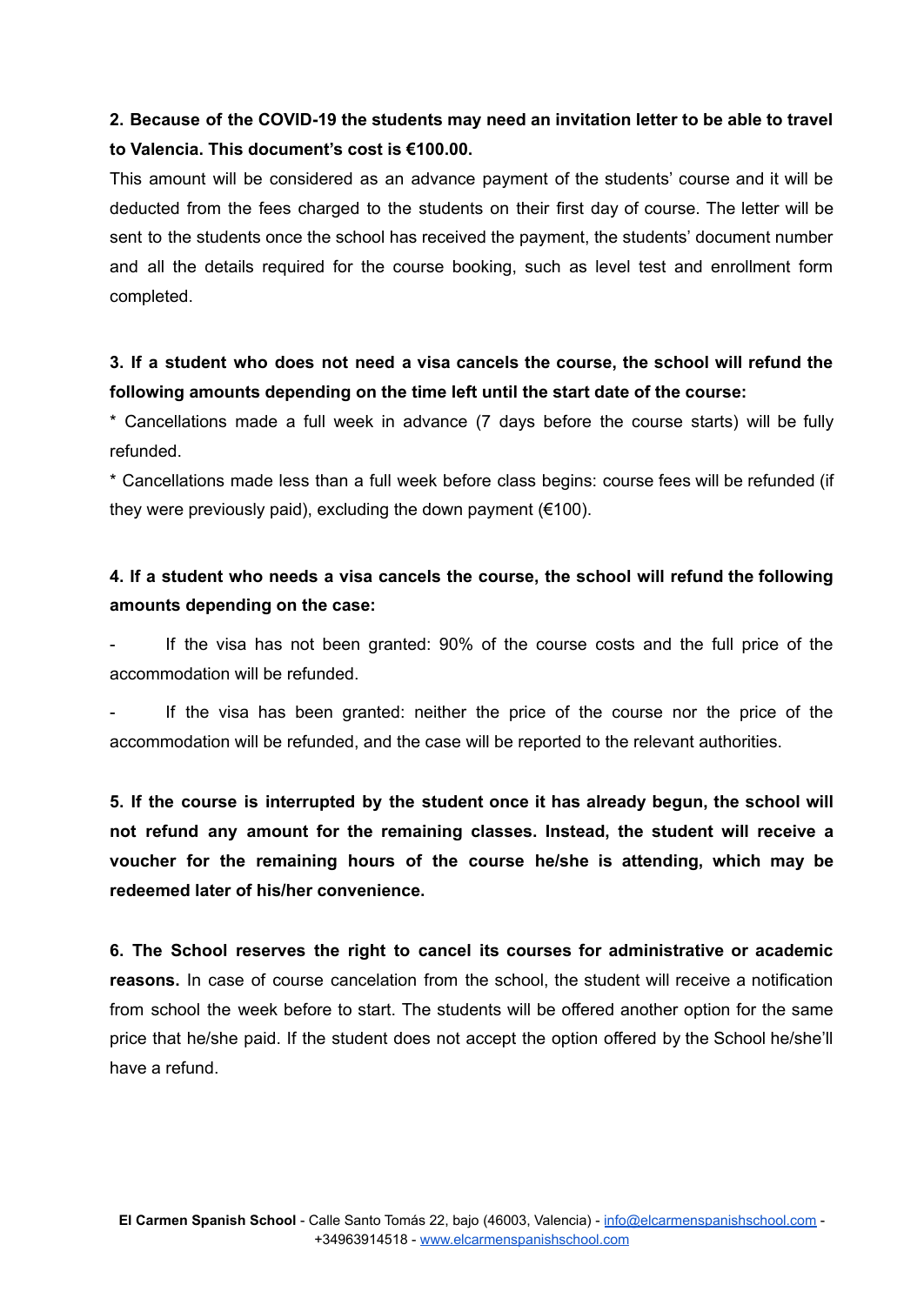**7. In the event that a student books an activity and does not show up, the money will not be refunded.** Only in cases of demonstrable justification due to illness or accident it will be possible to have a refund.

8. In no case shall the student be not allowed to transfer or sell his /her hours to another **student.**

**9. It's possible to change the group kind of course depending on the availability of that moment.**

o In case the students need/decide to change their course and do more or less hours per week, they should send an email to [info@elcarmenspanishschool.com](mailto:info@elcarmenspanishschool.com) (at least 7 days before the change) to notify their will.

**10. To move from a group course to a combined course or convert paid group hours to private classes, the student will need to justify the change for one of the following reasons:**

- special learning needs (dyslexia, etc.);

- return to their country of origin before the time;

- serious illness;

- change of availability for work (in case the school does not have group courses available at a time acceptable for the student depending on his/her work schedule);

- problems of coexistence in the class.

In all these cases, the student will have to provide valid documentation that can prove the need for the change.

In this case, the school would calculate how many hours of group classes will be discounted to have 1 hour of private class. The number of hours will depend on the price paid before the course. In no case will less than 4 hours of group classes be discounted to have 1 hour of private class.

In case of lack of documentation, the student will be free to pay for additional private classes to add to his/her group course.

**11. Money will not be refunded in case of cancellation made once the course has started**. Only special cases due to illness of the student will be taken into consideration upon a medical certificate.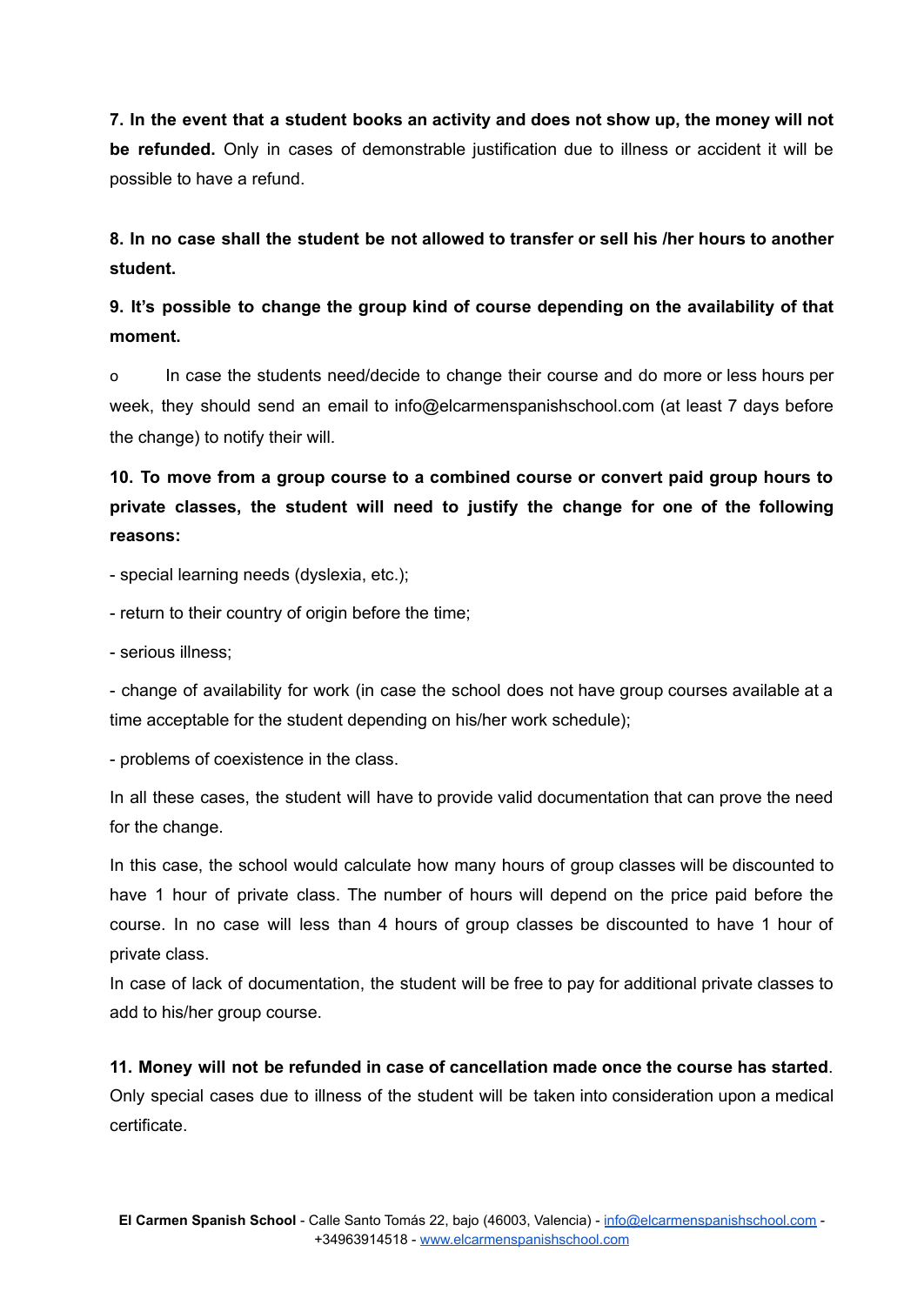**12. In case the student booked some extra service (private room, private bungalow, extra days, etc.) will be refunded the 50 % from the purchase.**

Due to internal policy, all cancellations must be notified to El Carmen Spanish School in advance to the email address [info@elcarmenspanishschool.com](mailto:info@elcarmenspanishschool.com).

# **ACCOMMODATION:**

### **Payment conditions:**

You're able to pay in cash, by card or on the website. In case of refundation, it should be done in the same way as the payment was done.

Payment of the accommodation should be done all at once before starting the course or the first day the student arrives at school (depending on the host requirements).

Downpayment for accommodation is  $\epsilon$ 100. It should be paid at the moment of the booking, before to arrive at school. That payment should be done by bank transfer, Paypal or on the website.

# **Booking, changes and cancellations:**

- **● To book a room, the School requests a downpayment of € 100.** This amount will be used as a deposit and will be returned when the flat owner or the family will have checked the room.
- **● Extraordinarily, the money necessary to repair the disappearance of objects or damage caused to the home or its furnishings will be deducted from the deposit, provided that such damage is not due to normal use.**
- **● Only for shared apartment booking, if some student arrives later than 2pm on Saturdays (when the office is closed), he/she will need to pay 50€ extra.**
- **● Only due to particular and demostrable reasons will the change of flat, room or family be allowed: poor or unhealthy condition of the room, demonstrable problems with the flatmates/family, situations that invade the privacy and safety of the student.**
- **● The change will need to be communicated at least 5 days before the change and it will be done on Sunday.** The price of the change is €50 (€120 if the student wants an immediate change, during the same day).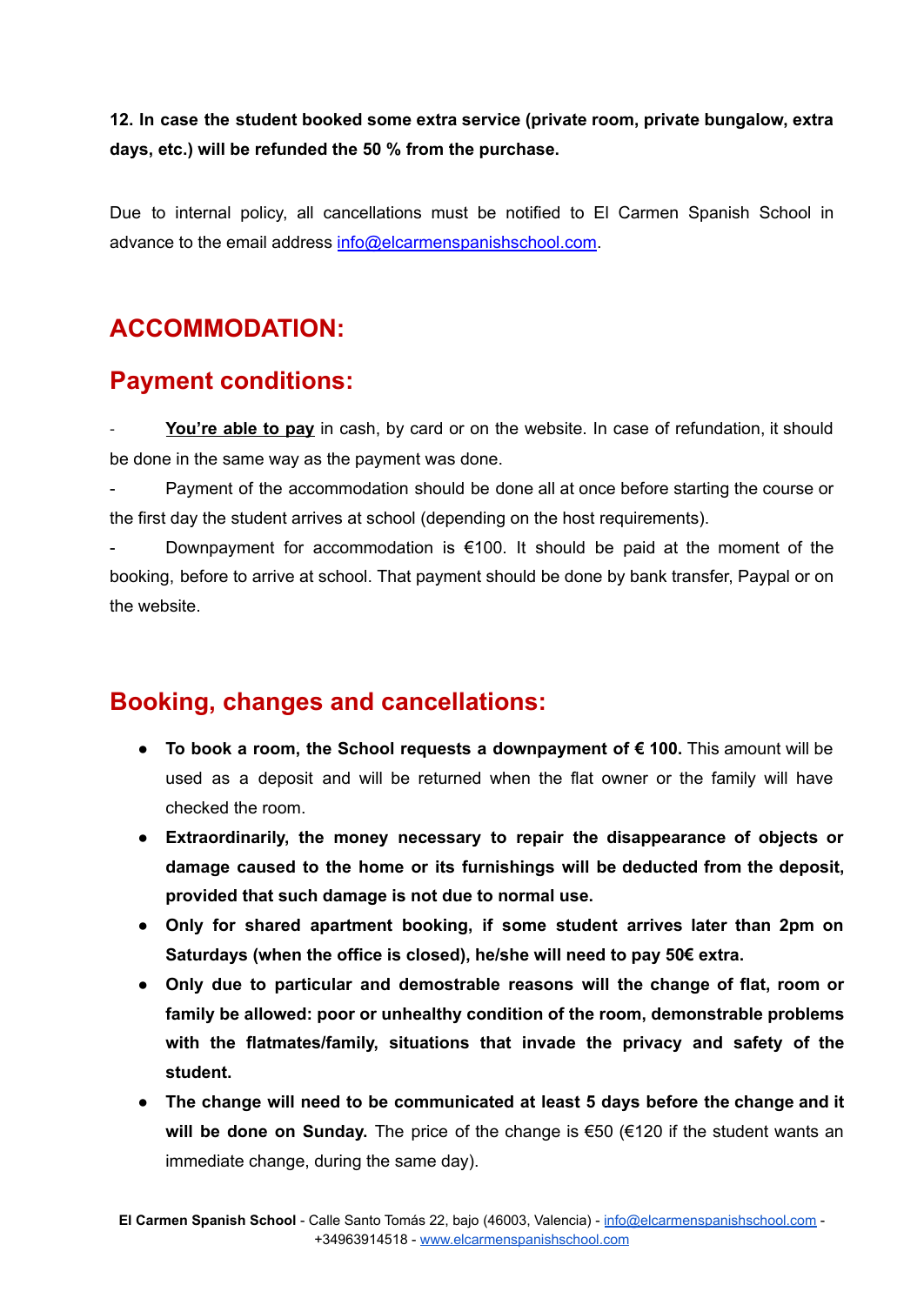- **● Any change will depend on the availability of floors, rooms and families available in that period.**
- **● The school will not refund the €100 deposit in case of cancelation made less than 7 days before the arrival date communicated to the school at the moment of the booking.**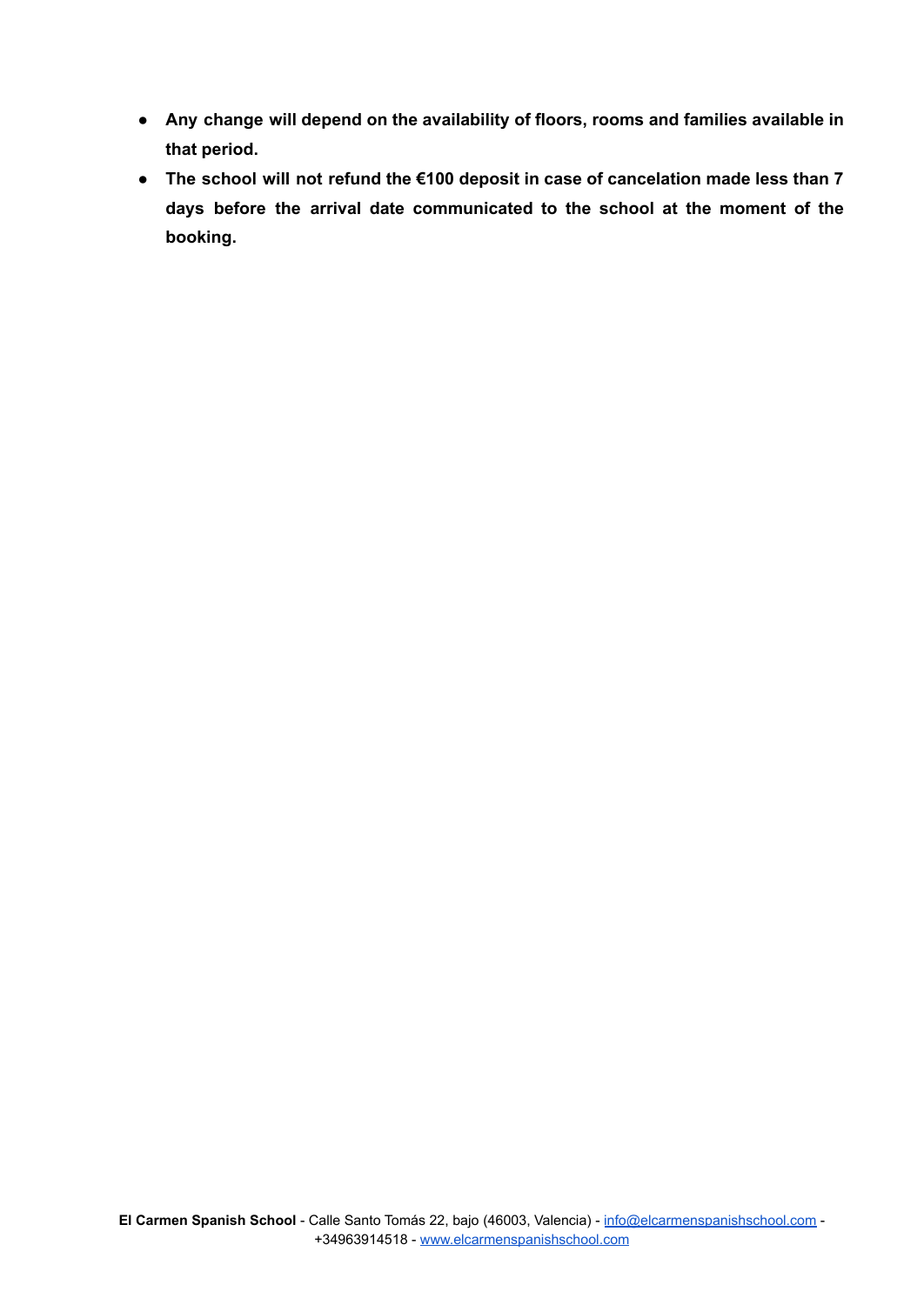

# **POLÍTICA DE RESERVAS Y CANCELACIONES:**

# **CURSOS:**

# **Condiciones de pago:**

- El **cambio de fechas** no tiene ningún coste extra, siempre si lo haces con más de 7 días de antelación antes del inicio del curso.
- Los **servicios** como la matrícula, los materiales del curso, las tutorías, el certificado de asistencia y las tasas está incluido en el precio del curso. Los **servicios complementarios** no tienen ningún coste. El único coste será la realización de la actividad o las tasas requeridas en el trámite.
- **Es posible pagar** en efectivo, con tarjeta o por la página web. En caso de devolución, se hará del mismo modo en que se realizó el pago.
- **- El pago del curso debe hacerse en un pago único antes de comenzar el curso.**
- Solo en el caso de que el curso tenga un precio superior a 3000 €, la escuela ofrecerá la opción de realizar el **pago en dos plazos**. Esta condición será firmada en el acuerdo de pago por la escuela y el estudiante, donde se detallarán las obligaciones y términos de pago.
- **Si se requieren documentos para el visado, el pago también deberá efectuarse en un único pago.** Además, todos los documentos, como la inscripción y la carta de aceptación, se enviarán inmediatamente después de que se reciba el pago.

### **Condiciones para las reservas, cambios y cancelaciones:**

#### **1. El depósito para formalizar la reserva es de 100€.**

En caso de que el alumno requiera visado, el alumno deberá abonar el precio total del curso por adelantado para que la escuela pueda emitir la correspondiente carta de aceptación.

**2. A causa del COVID-19 los alumnos podrían necesitar una carta de invitación para poder viajar a Valencia. El coste de este documento es de 100,00€.**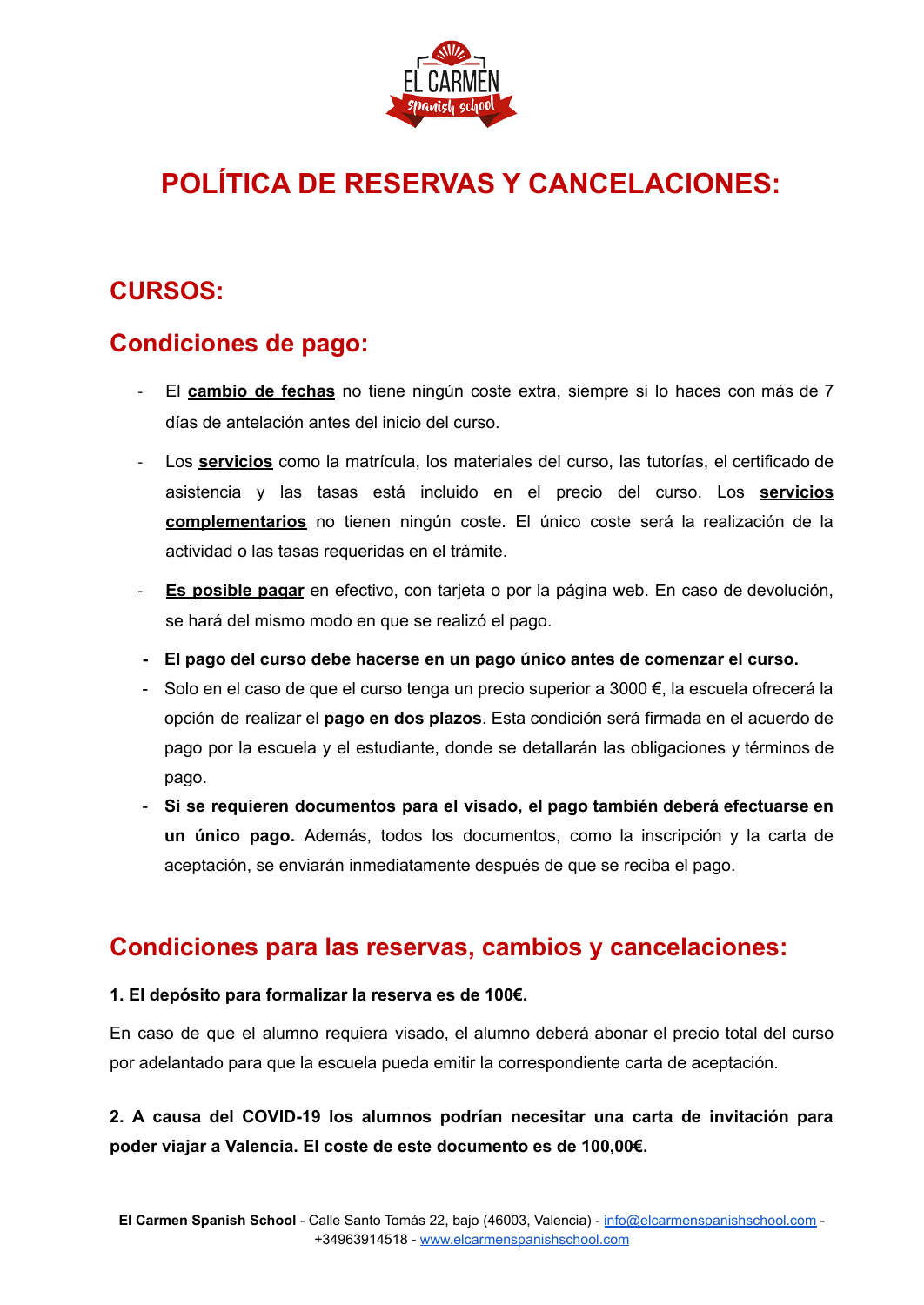Este importe se considerará un anticipo del curso del alumno y se deducirá del precio total del curso que se cobra durante el primer día de clase. La carta se enviará a los estudiantes una vez que la escuela haya recibido el pago, el número de documento del estudiante y todos los detalles requeridos para la reserva del curso, como la prueba de nivel y el formulario de inscripción completado.

#### **3. Si un estudiante que no necesita visado cancela el curso, la escuela reembolsará los siguientes montos dependiendo del tiempo restante hasta la fecha de inicio del curso:**

\* Las cancelaciones hechas con una semana completa de antelación (7 días antes del inicio del curso) serán reembolsadas en su totalidad.

\* Para las cancelaciones realizadas menos de una semana antes del inicio de las clases se reembolsará el importe del curso (si se abonó previamente), excluyendo el anticipo (100€).

#### **4. Si un estudiante que necesita visa cancela el curso, la escuela reembolsará las siguientes cantidades según el caso:**

Si no se ha concedido el visado: se reembolsará el 90% del coste del curso y el precio total del alojamiento.

**●** Si se ha concedido el visado: no se devolverá ni el precio del curso ni el precio del alojamiento, y se comunicará el caso a las autoridades competentes.

**5. Si el curso es interrumpido por el estudiante una vez que ya ha comenzado, la escuela no reembolsará ninguna cantidad por las clases restantes. Por otro lado, el estudiante recibirá un vale por las horas restantes del curso, para que pueda utilizarlas más tarde si lo desea.**

**6. La Escuela se reserva el derecho de cancelar sus cursos por razones administrativas o académicas. En caso de cancelación del curso de la escuela, el estudiante recibirá una notificación de la escuela la semana antes de empezar el curso. Se ofrecerá al alumno otra opción por el mismo precio que pagó. Si el estudiante no acepta la opción ofrecida por la escuela, tendrá un reembolso.**

**7. En el caso de que un estudiante reserve una actividad y no se presente, el dinero no será reembolsado. Solo en casos de justificación demostrable por enfermedad o accidente será posible obtener un reembolso.**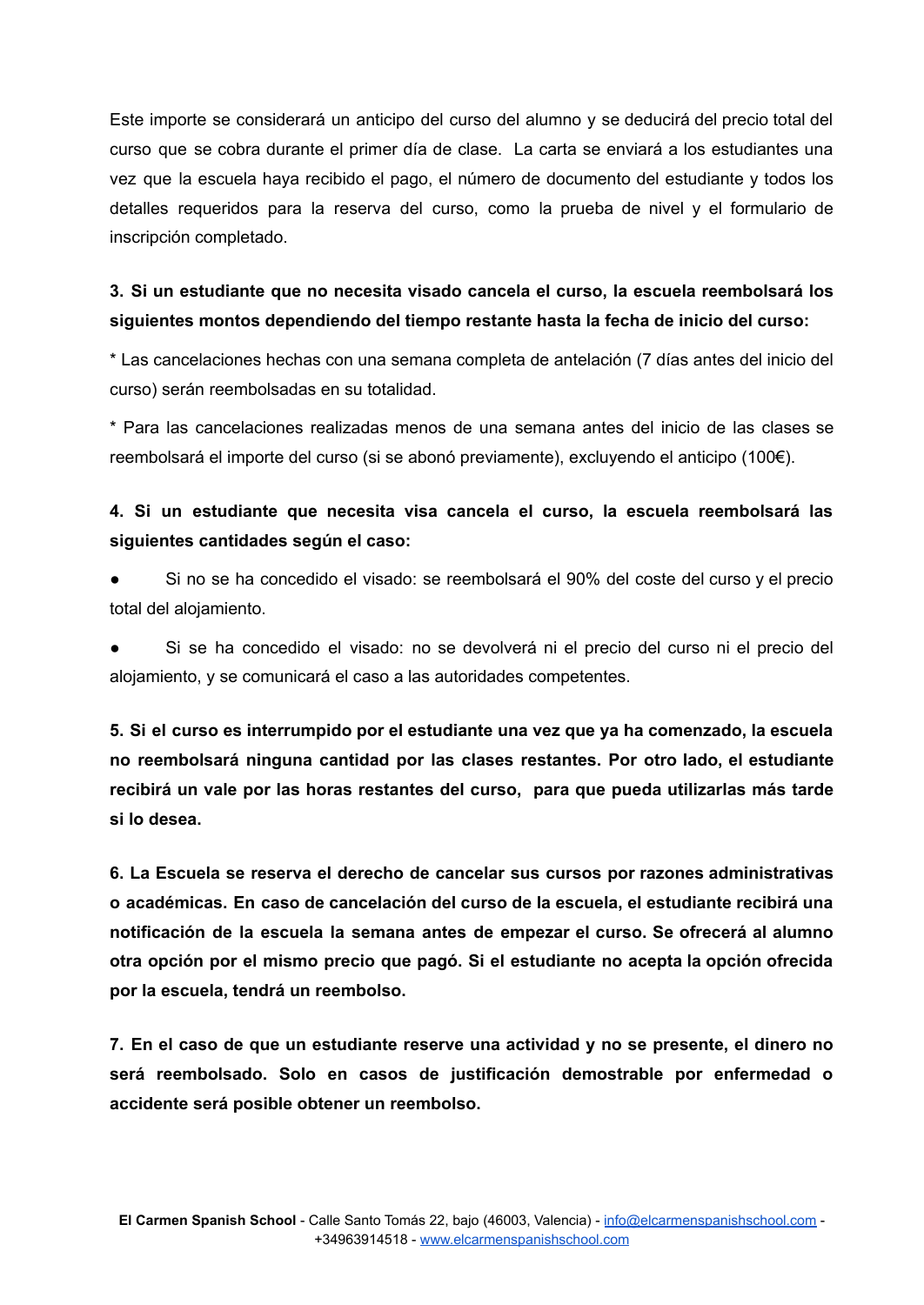**8. En ningún caso se le permitirá al estudiante transferir o vender sus horas a otro estudiante.**

#### **9. Es posible cambiar el tipo de curso de grupo (intensidad) dependiendo de la disponibilidad de ese momento:**

En caso de que los estudiantes decidan cambiar su curso y hacer más o menos horas a la semana deben enviar un correo electrónico a info@elcarmenspanishschool.com (al menos 7 días antes del cambio) para notificar su voluntad.

#### **10. Para pasar de un curso de grupo a un curso combinado o convertir las horas de grupo pagadas a clases privadas, el estudiante necesitará justificar el cambio por una de las siguientes causas:**

- necesidad de aprendizaje (dislexia, etc.);

- regreso al país de origen antes del tiempo;
- enfermedad grave;

- cambio de disponibilidad por trabajo (en caso de que la escuela no tenga disponibles cursos de grupo en un horario aceptable para el estudiante);

- problemas de convivencia en la clase.

En todos estos casos, los estudiantes tendrán que aportar una documentación válida que pueda comprobar la necesidad del cambio.

En este caso, la escuela calcularía cuántas horas de clases grupales serán descontadas para tener 1 hora de clase privada. El número de horas dependerá del precio pagado antes del curso. En ningún caso se descontarán menos de 4 horas de clases de grupo para tener 1 hora de clase privada.

En caso de falta de documentación, el estudiante será libre de comprar clases privadas adicionales para combinarlas a su curso de grupo.

**11. No se reembolsará el dinero en caso de cancelación realizada una vez iniciado el curso. Solo en casos especiales de enfermedad del estudiante (previo certificado médico) se considerará el reembolso.**

**12. En caso de que el alumno haya reservado algún servicio extra (habitación privada, bungalow privado, días extra, etc.) se le devolverá el 50% de la compra.**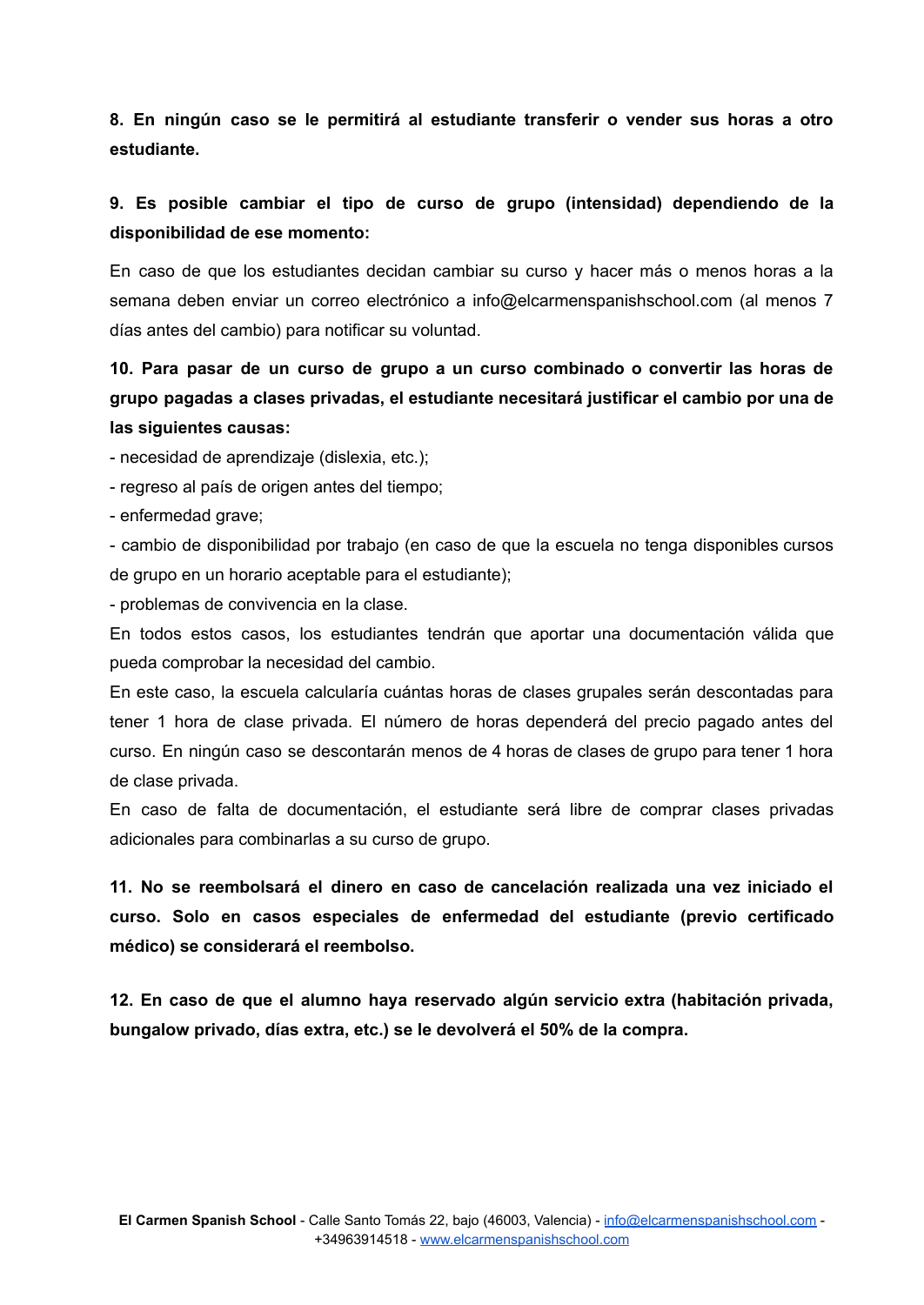Debido a la política interna, todas las cancelaciones deben notificarse a El Carmen Spanish School con anticipación a la dirección de correo electrónico [info@elcarmenspanishschool.com.](mailto:info@elcarmenspanishschool.com)

# **ALOJAMIENTO:**

# **Condiciones de pago:**

- **Puede pagar en efectivo, con tarjeta o en el sitio web.** En caso de reembolso, deberá realizarse de la misma forma en que se realizó el pago.
- El pago del alojamiento debe **hacerse en un pago único** antes de comenzar el curso o el primer día que el estudiante llegue a la escuela (dependiendo de los requisitos del anfitrión).
- **El pago del depósito del alojamiento es de 100 €. Debe pagarse en el momento de la reserva, antes de llegar a la escuela.** Ese pago debe realizarse mediante transferencia bancaria, Paypal o el sitio web.

### **Condiciones de reserva, cambios y cancelaciones:**

- **● Para reservar una habitación, la escuela solicita una fianza de 100€. Esta cantidad se utilizará como depósito y se devolverá el después que la familia o el propietario del piso haya revisado la habitación.**
- **● Extraordinariamente, se descontará de la fianza el dinero necesario para reparar daños ocasionados a la vivienda o su mobiliario, siempre que dicho daño no sea por uso normal.**
- **● Solo para reserva de apartamentos compartidos: si algún estudiante llega después de las 14:00h los sábados (cuando la oficina está cerrada), deberá pagar 50€ extra.**
- **● Solo por motivos extraordinarios y demostrables se permitirá el cambio de piso, habitación o familia: mal estado o insalubridad de la habitación, problemas demostrables con los compañeros de piso / familia, situaciones que invadan la privacidad y seguridad del alumno.**
- **● La petición del cambio deberá ser comunicado al menos 5 días antes del cambio y se realizará el domingo. El precio del cambio es 50€ (120 € si el alumno quiere un cambio inmediato, durante el mismo día).**
- **● Cualquier cambio dependerá de la disponibilidad de pisos, habitaciones y familias disponibles en ese período.**
- **● La escuela no devolverá el depósito de 100€ en caso de cancelación realizada con**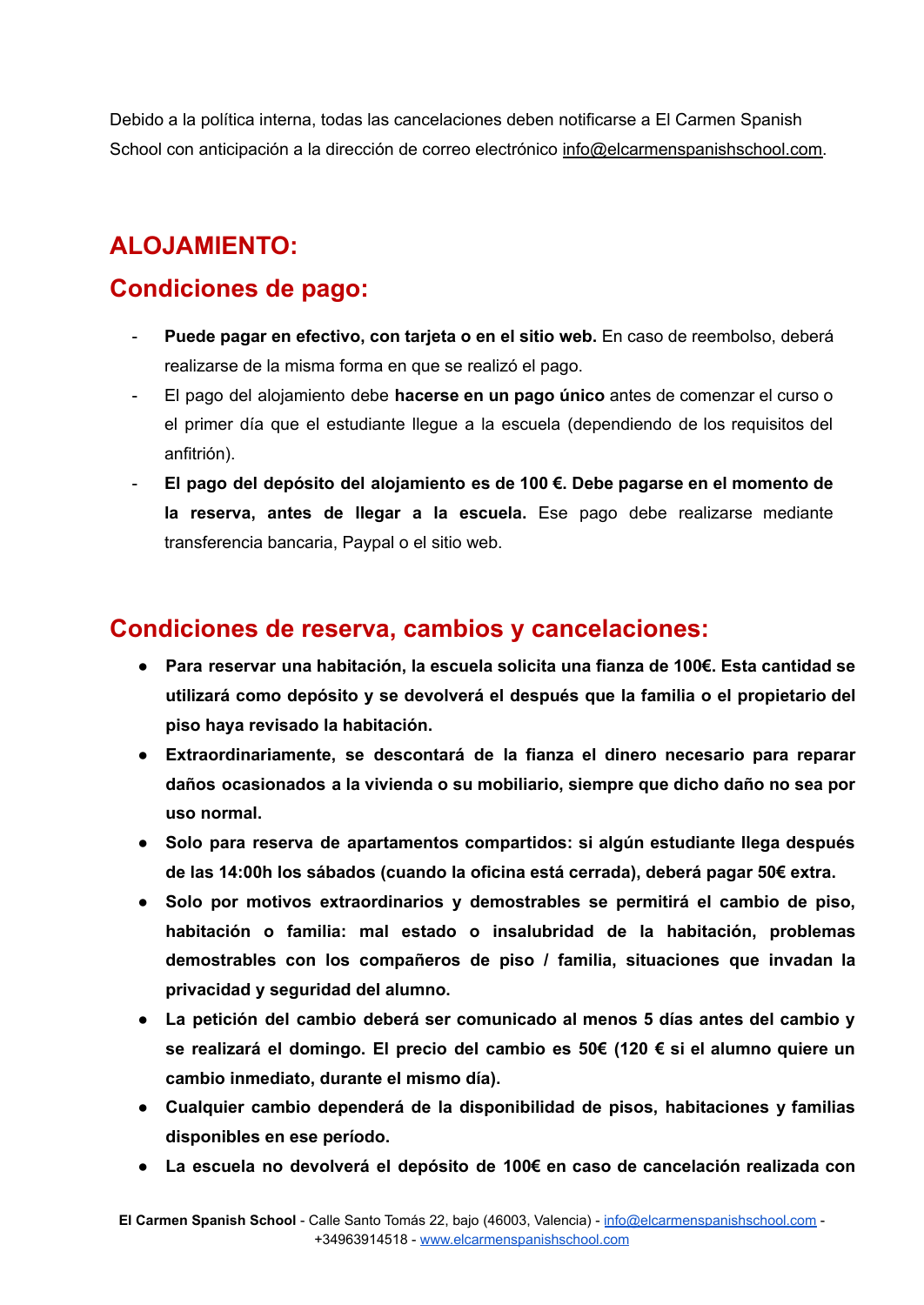**menos de 7 días antes de la fecha de llegada comunicada a la escuela en el momento de la reserva.**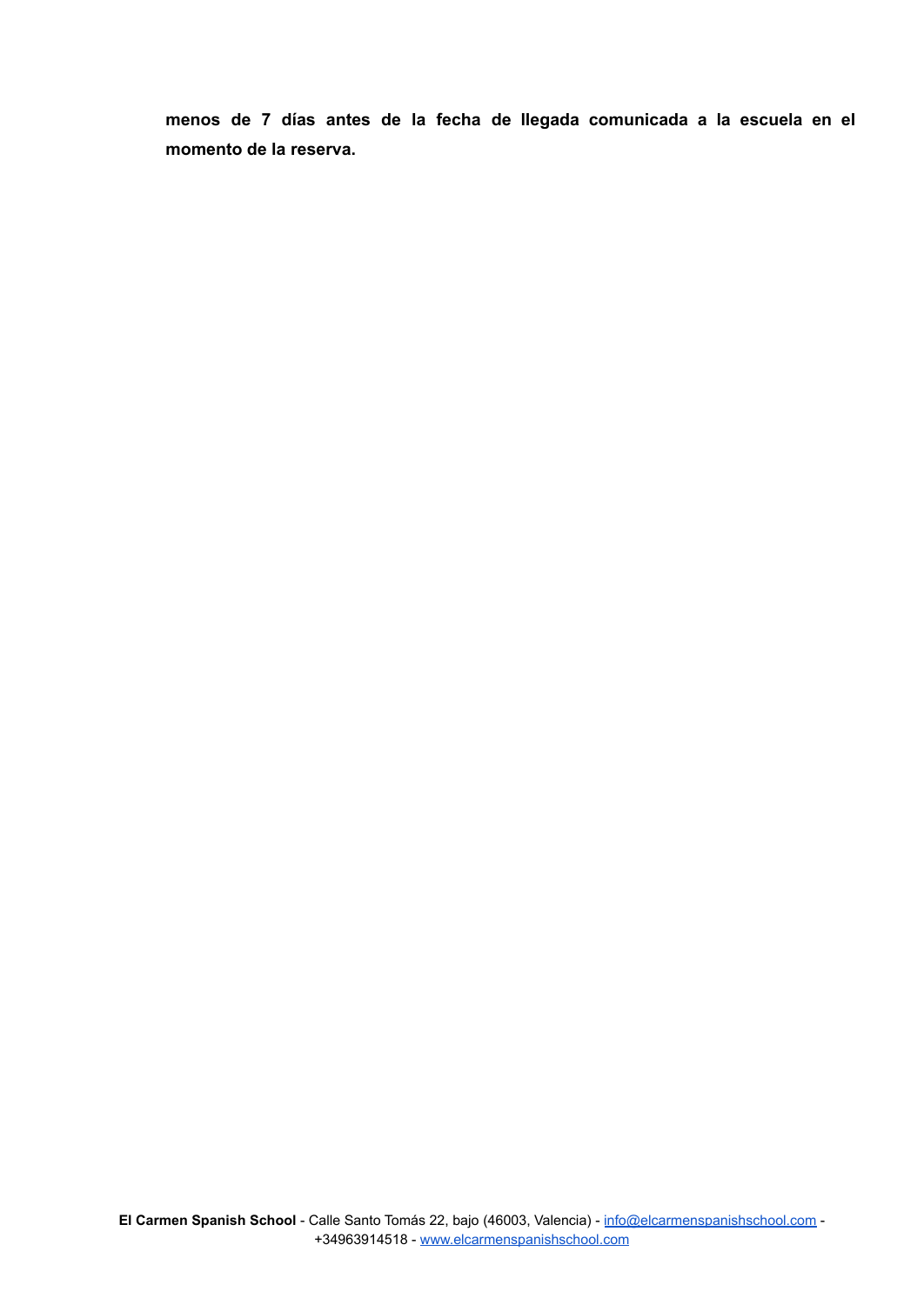

# **ПОЛИТИКА ОТМЕН И ИЗМЕНЕНИЙ БРОНИРОВАНИЯ**

# **КУРСЫ:**

#### **Условия оплаты:**

Изменение дат не требует дополнительной платы, если вы делаете это более чем за 7 дней до начала курса.

Такие услуги, как запись, материалы для курса, помощь в процессе обучения, свидетельство об окончании курсов и сборы, включены в стоимость курса. Дополнительные услуги не имеют никаких затрат. Единственными возможными затратами могут быть мероприятия или сборы, необходимых в процессе.

- Вы можете оплатить наличными, картой или на сайте. В случае возврата это будет сделано так же, как был произведен платеж.

- Оплата курса должна быть произведена до начала курса.

- Только в том случае, если стоимость курса превысит 3000 евро, школа предложит возможность оплаты по частям в два приема. Это условие будет прописано в соглашении об оплате между школой и учащимся, где будут подробно описаны обязательства и условия платежей.

- Если требуются визовые документы, оплата также должна быть произведена сразу. Все документы, такие как заявление о зачислении и письмо о принятии, будут отправлены сразу после получения платежа.

### **Условия бронирования, изменений и отмен:**

**1. Первоначальный взнос для подтверждения бронирования составляет 100 евро.**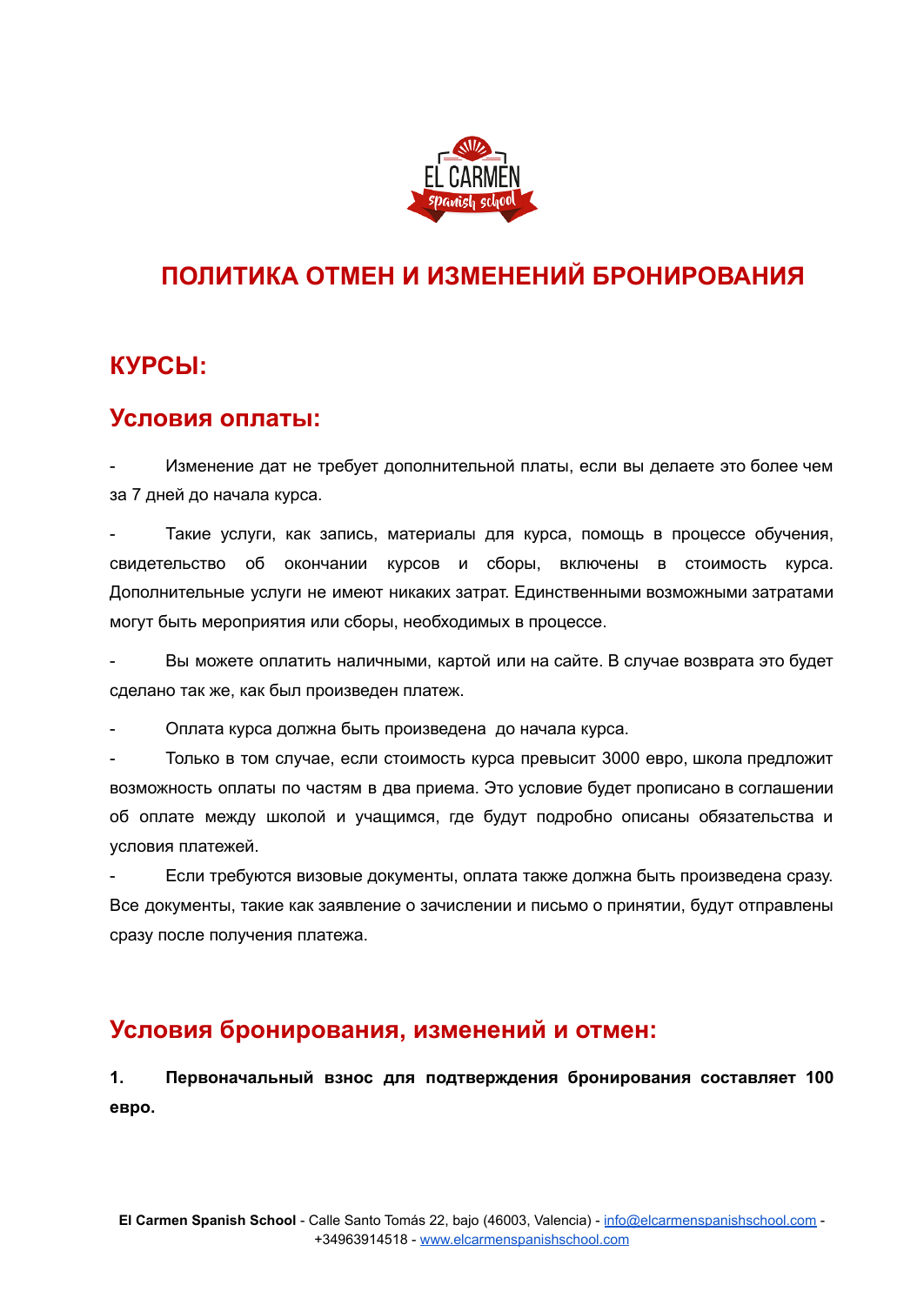В случае, если студенту требуется виза, студент должен будет оплатить всю стоимость курса заранее, чтобы школа могла выдать соответствующее письмо о приеме на учебу.

**2. В связи с COVID-19 студентам может понадобиться пригласительное письмо, чтобы иметь возможность поехать в Валенсию. Стоимость этого документа составляет 100,00 евро.**

Эта сумма будет считаться авансовым платежом за курс обучения студентов и будет вычтена из платы, взимаемой со студентов в первый день обучения. Письмо будет отправлено студентам после того, как школа получит оплату, номер документа студента и все детали, необходимые для бронирования курса, такие как тест уровня и заполненная форма регистрации.

**3. Если студент, которому не нужна виза, отменяет курс, школа вернет следующие суммы в зависимости от времени, оставшегося до даты начала курса:**

\* Отмена бронирования за полную неделю (за 7 дней до начала курса) стоимость курса будет полностью возвращена.

\* Отмена менее чем за неделю до начала занятий: стоимость курса будет возвращена (если она была оплачена ранее), за исключением первоначального взноса (100 евро).

#### **4. Если студент, которому нужна виза, отменит курс, школа вернет следующие суммы в зависимости от случая:**

- Если виза не была выдана: 90% стоимости курса и полная стоимость проживания будут возвращены.

Если виза была выдана: ни стоимость курса, ни стоимость проживания не будут возвращены, и о случае будет сообщено в соответствующие органы.

**5. Если курс прерывается студентом после того, как он уже начался, школа не возвращает никакой суммы за оставшиеся занятия. Вместо этого студент получит ваучер на оставшиеся часы курса, который он/она посещает, который может быть погашен позже по его/ее удобству.**

**6. Школа оставляет за собой право отменить свои курсы по административным или академическим причинам. В случае отмены курса студентам будет предложен другой вариант по той же цене, которую он/она заплатил. Если студент не примет вариант, предложенный школой, он/она получит возмещение. Студент получит уведомление от школы за неделю до начала курса.**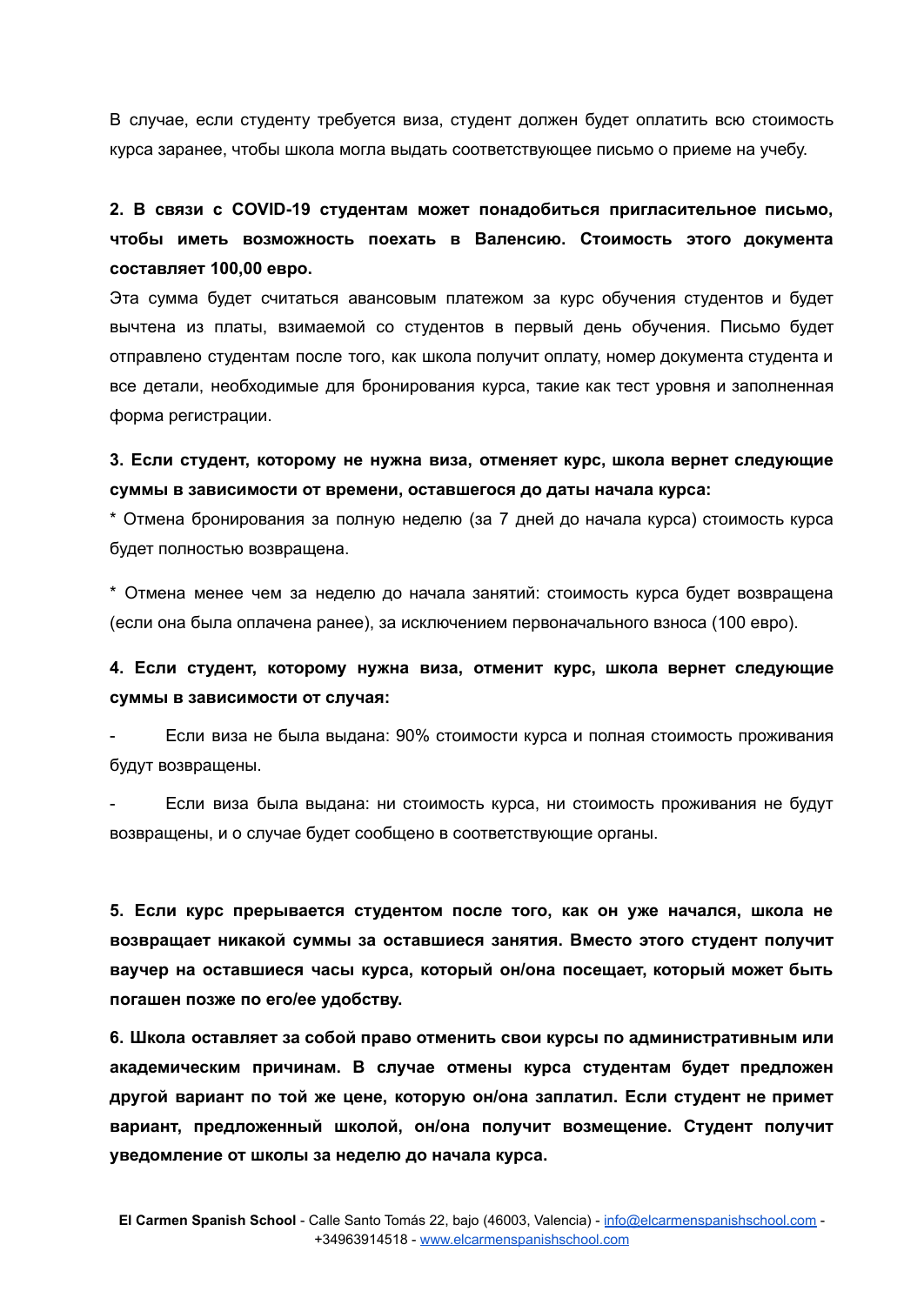**7. В случае, если студент записывается на занятие и не приходит, деньги не возвращаются. Только в случае подтверждения болезни или несчастного случая можно будет получить возмещение.**

**8. Студенту ни в коем случае не разрешается передавать или продавать свои часы другому студенту.**

**9. В зависимости от наличия можно изменить тип курса.**

**В случае, если студенты хотят изменить свой курс и учиться больше или меньше часов в неделю, они должны отправить электронное письмо по адресу info@elcarmenspanishschool.com (не менее чем за 7 дней до изменения), чтобы уведомить о своем решении.**

**10. Чтобы перейти от группового курса к комбинированному курсу или преобразовать оплаченные групповые часы в частные уроки, студент должен иметь следующие основания:**

**- потребность в обучении (дислексия и т. д…);**

**- возвращение в страну проживания раньше времени;**

**- тяжелая болезнь;**

**- изменения в рабочем расписании (в случае, если в школе нет доступных групповых курсов по графику, приемлемому для студента);**

**- проблемы в общении в классе.**

**Во всех этих случаях студент должен будет предоставить действительные документы, которые могут доказать необходимость изменения.**

**В этом случае школа рассчитает, сколько часов групповых занятий будет зачтено, чтобы иметь 1 час частного занятия. Количество часов будет зависеть от цены, уплаченной до начала курса. Если у вас осталось менее 4 часов групповых занятий данные изменения невозможны.**

**В случае отсутствия документов студент может оплатить дополнительные частные занятия, чтобы добавить их к своему групповому курсу.**

**11. В случае, если студент забронировал какую-либо дополнительную услугу (отдельный номер, дополнительные дни и т.д.), будет возвращено 50 % от покупки.**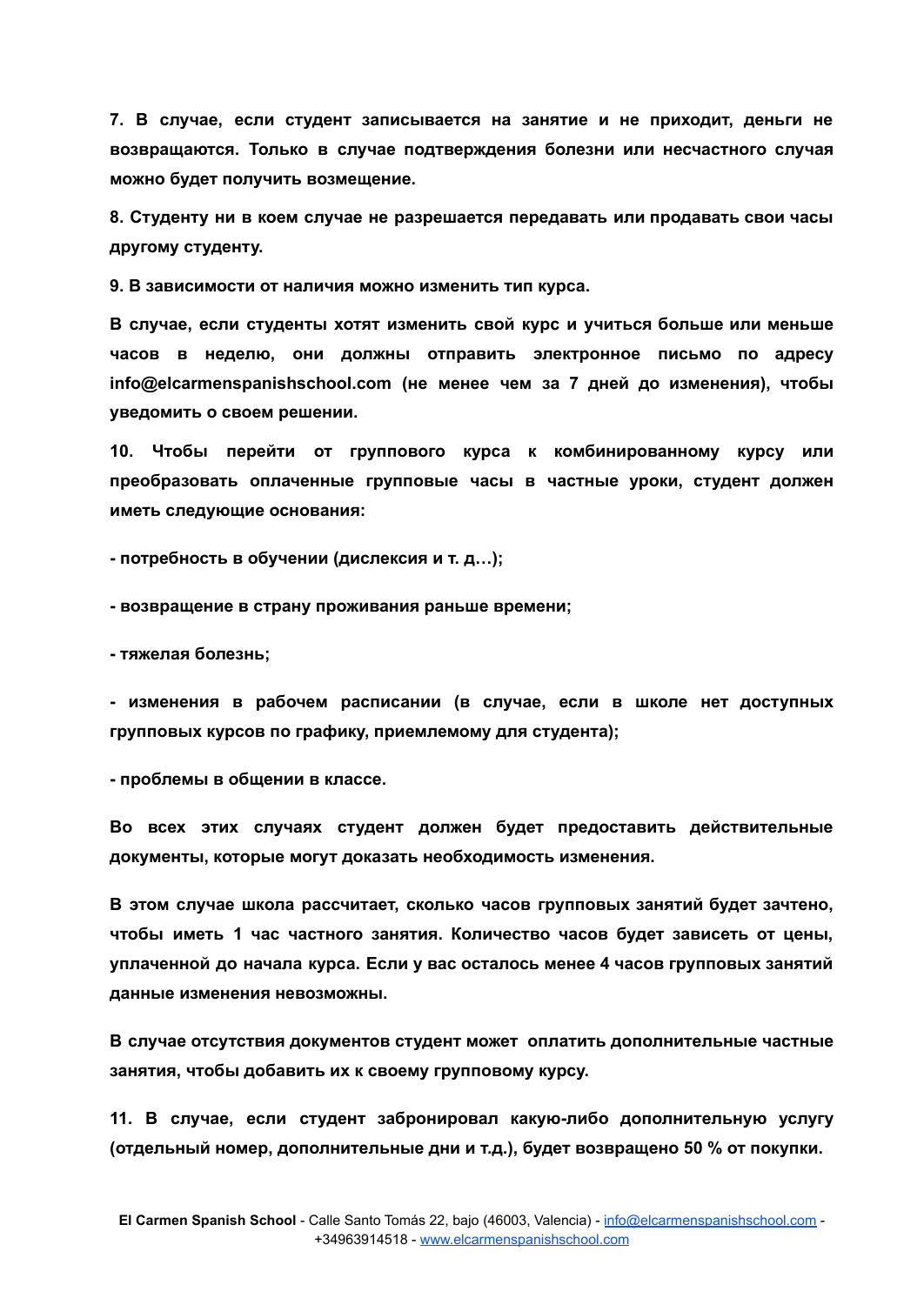В связи с внутренней политикой школы все отмены должны быть осуществлены заранее по адресу электронной почты [info@elcarmenspanishschool.com](mailto:info@elcarmenspanishschool.com).

# **ПРОЖИВАНИЕ:**

#### **Условия оплаты:**

- Вы можете оплатить наличными, картой или на сайте. В случае возврата это будет сделано так же, как был произведен платеж.

- Оплата проживания должна быть произведена до начала курса или в первый день прибытия студента в школу (в зависимости от требований принимающей стороны).

- **Первоначальный взнос за проживание составляет 100 евро.** Он должен быть оплачен во время бронирования, до прибытия в школу. Оплата должна быть произведена банковским переводом, Paypal или через веб - сайт.

### **Условия бронирования, изменений и отмен:**

- **● Чтобы забронировать номер, школа запрашивает первоначальный взнос в размере 100 евро. Эта сумма будет использована в качестве залога и будет возвращена после того, как владелец квартиры или его семья проверят номер.**
- **● В исключительных случаях деньги, необходимые для устранения исчезновения предметов или ущерба, причиненного дому или его обстановке, будут вычтены из депозита, при условии, что такой ущерб не вызван нормальным использованием.**
- **● Только при бронировании общей квартиры, если студент прибывает позже 2 часов дня по субботам (когда офис закрыт), ему/ей нужно будет доплатить 50 евро дополнительно.**
- **● Изменение квартиры, комнаты или семьи допускается только по конкретным и очевидным причинам: плохое состояние комнаты, очевидные проблемы с соседями по квартире/семьей, ситуации, которые вторгаются в частную жизнь и безопасность студента.**
- **● Об изменении необходимо будет сообщить не менее чем за 5 дней до изменения, и это будет сделано в воскресенье. Цена изменения составляет 50 евро (120 евро, если студент хочет немедленного изменения в течение того же**